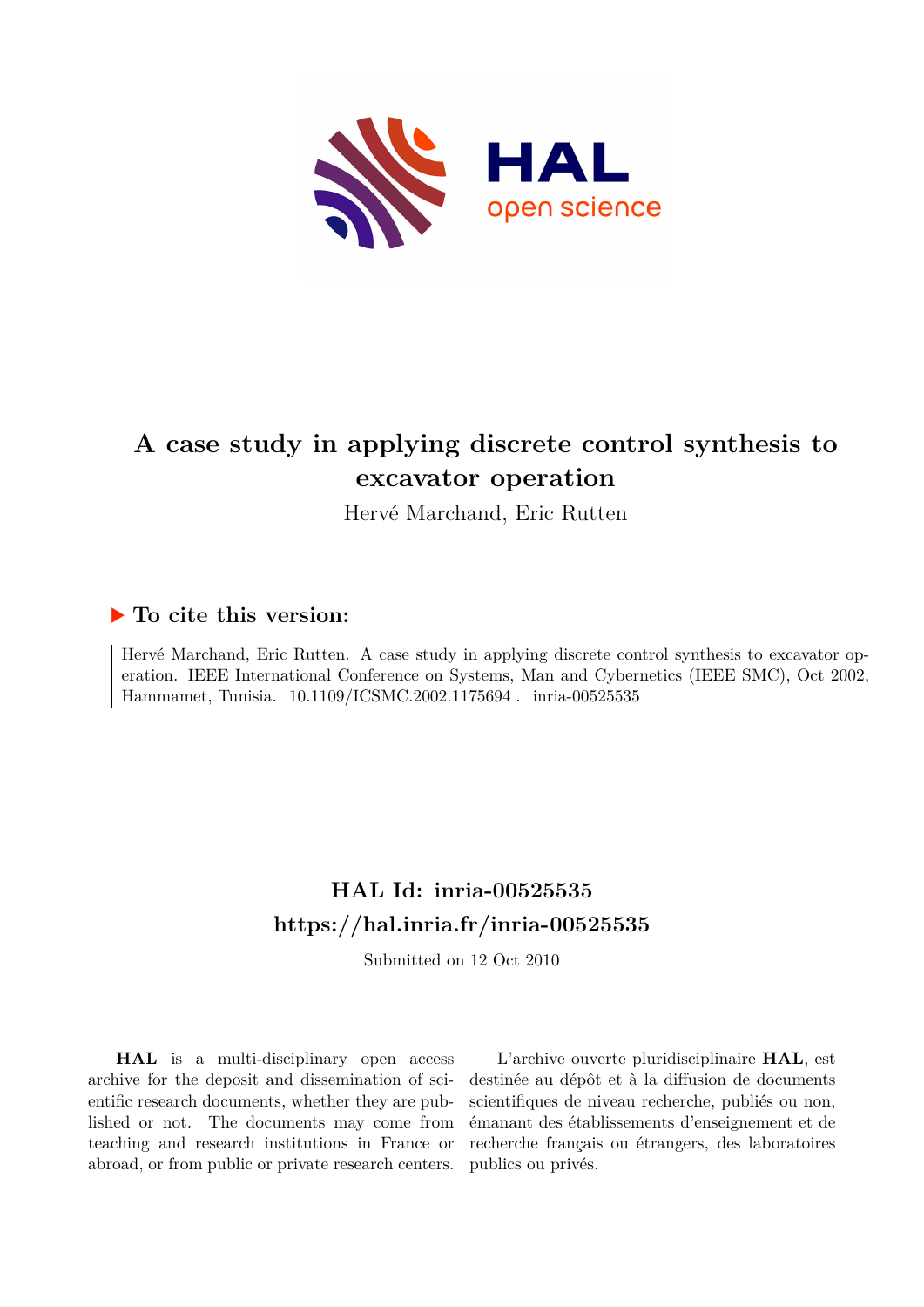# **A case study in applying discrete control synthesis to excavator operation**

*VERTECS, IRISA / INRIA, 35042 RENNES, France BIP, INRIA Rhône-Alpes, 38330 MONTBONNOT, France*

Hervé MARCHAND Éric RUTTEN Eric.Rutten@inrialpes.fr www.inrialpes.fr/bip

*Abstract***—***Robotic and control systems are ever more complex to design, program, as well as to operate. Existing theoretical work and tool support in discrete control synthesis can be applied to improve task-level robot programming. This requires to determine patterns of tasks and objectives, which are at once domain-specific to robotics, and generic enough to cover a broad class of control systems. We illustrate such a framework by a case study concerning the interactive discrete control of tasks in an excavating system.*

#### I. MOTIVATION

Robotic systems, and more generally control systems, are getting more and more complex to design, to program and to operate. One aspect of this is that they feature numerous control tasks, corresponding to different functionalities, defined by different control laws. These tasks must be managed, in the sense that they have to be started, initialized, and exceptions observed and treated. In the case of complex missions, they also have to be sequenced or composed in parallel, and their interactions have to be controlled. Different approaches exist to robot architectures [6] offering support to the design of such controllers. Some of them rely on the use of discrete models (finite state automata, reactive systems and languages) for the specification, verification, and code generation. One of them is ORCCAD (Open Robot Controller  $CAD$ <sup>1</sup> [3], which relies amongst others on the synchronous languages and tools [7].

Different techniques exist exploiting models based on finite state machines. Verification consists in determining, for a given property involving states or events, whether or not it is true for a given automaton, representing the possible behaviors of a program or system [2]. Discrete control synthesis, given the same as above, with the addition of a set of *controllable* events, consists of determining the constraints on the latter that make the resulting automaton satisfy the property, by inhibiting the transitions which would lead to its violation. The state of the art provides for general theoretical results and tool support, that can be applied to improve robot programming [5], [9]. Their practical application to robotics goes through specialization, so that it can be used by domain specialists, with no expertise in formal models. This requires patterns of tasks and objectives to be determined, which are at once domain-specific to robotics, and generic enough to cover a broad class of control systems.

This paper is proposes a generation process for tasklevel controllers, based on the use of available formal tools: SIGNAL and SIGALI. A user works with predefined task schemes, equipped with the necessary controllable events, as well as a number of properties of interest. The obtaining of the controller consists of a call to the automated control synthesis tool. Here we report on a case study concerning an excavation system, inspired by the TELEDIMOS project [12], and the partial automation of its operation by a human operator.

II. TASK-LEVEL ROBOTIC PROGRAMMING AND

# DISCRETE CONTROL SYNTHESIS

# *A. Robotic architectures*

We consider robot control at task-level [6], where the continuous control part is encapsulated in a discrete, event-based control. Amongst related approaches, we take our inspiration in the structures used in ORC-CAD [3], where the control algorithms are specified in terms of a data-flow network of numerical computations. These are encapsulated in a task with explicit phases or modes for initialization, nominal control, termination, and event handling for exceptions of different levels; They are modeled by a finite state automaton. Missions of a robot are called robot procedures, defined as combinations of such robot tasks, and can be specified using a domain-specific language like MAESTRO. This approach has been applied to manipulator arms, wheeled mobiles, an underwater ROV, automated cars [3].

In such an approach, the discrete behavior of the system is described by the automaton resulting from the composition of task automata according to the mission structure. Hence it is possible to use this automaton for purposes of analysis and design of the discrete aspect of applications. The advantage is that techniques for optimization, automated code generation, verification, are then applicable. ORCCAD is based on the synchronous models and technology [7], in particular the ESTEREL language and compiler, and verification tools FC2TOOL and/or CADP. Another applicable technique is then discrete control synthesis, which requires adaptations in the model, as well as an application methodology.

#### *B. Discrete control synthesis*

**The basic models** are discrete-event systems, and can be formulated as, e.g., formal languages, Petri nets, or finite state machine [4]. In the latter case, states cor-

This work is partially supported by the IST project TELEDIMOS . <sup>1</sup>www.inrialpes.fr/iramr/pub/Orccad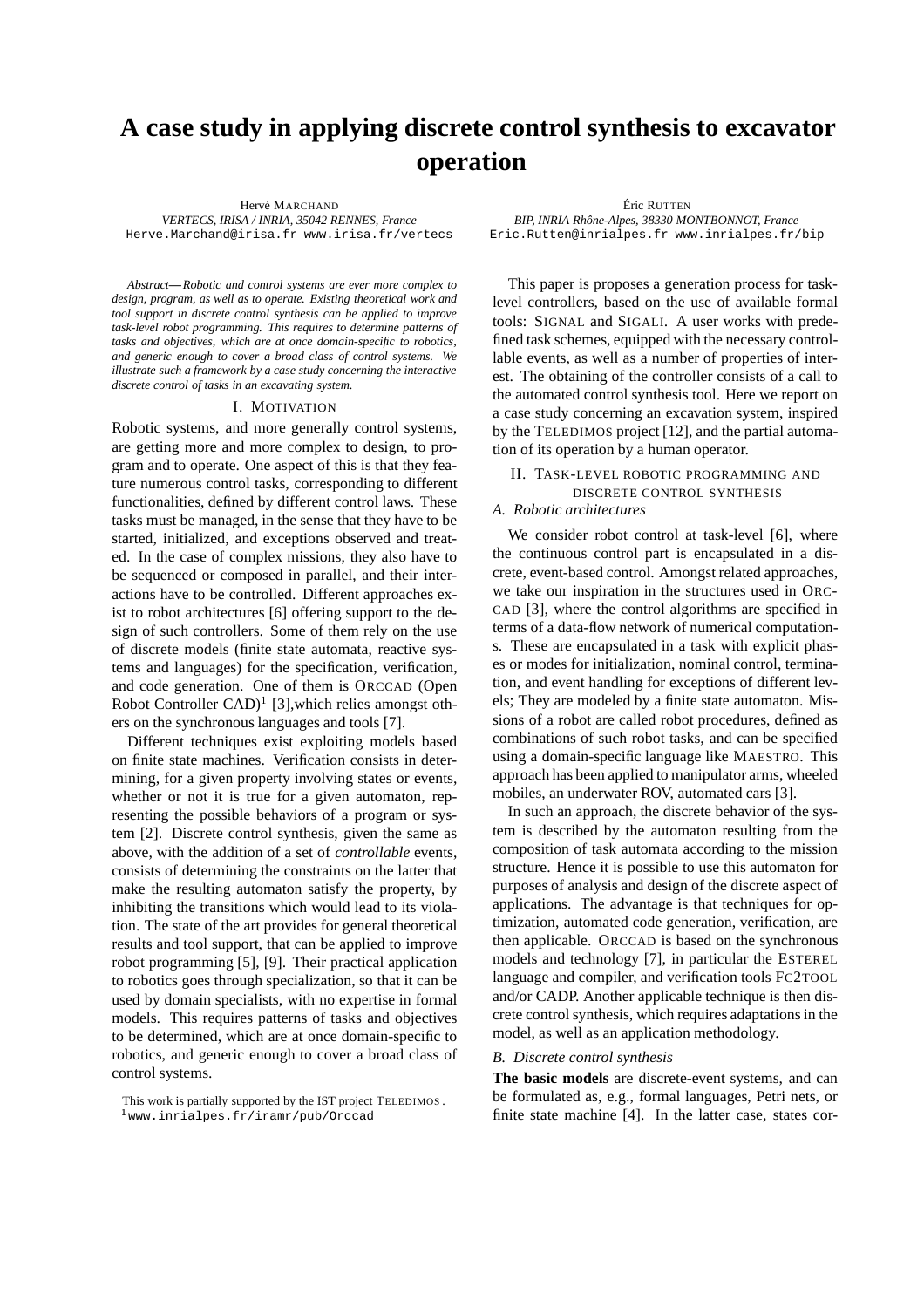respond to given configurations of the robot system, and/or of the activation status of tasks controlling it. Transitions correspond to the occurrence of, e.g., events, commands, thresholds. They are labels on the transitions, which can involve conditions on their fireability. The events labelling the transitions can be partitioned into those that can not be controlled (e.g. inputs received from sensors, failures) and those of which the value can be determined or constrained, typically by a discrete controller (typically the starting of some task). The former are called *uncontrollable*, and the latter *controllable*. In the sequel, we shall consider a transition systems, in which events can occur simultaneously. Hence a transition between two consecutive states can be labelled by a vector of events (some controllable, some others uncontrollable (See Fig. 2))

**Properties and objectives.** Such transitions systems can have properties related to the reachability of some subset of the state space, or to the existence of paths along which a certain sequence of events exists. They can concern invariants on the states themselves (i.e., the variables of which the valuation defines a state), or the paths that can be taken in the transition system from state to state, etc (See Section II-C.2). Synthesis will involve exploring how to constrain the controllable events in order to achieve an objective.

**Synthesis algorithms and tools.** The synthesis of a controller consists of automatically computing the *controller*: a relation that, given a state and uncontrollable events, gives the value of controlled events such that only transitions respecting the objectives can be taken (in other words: contradicting behaviors are inhibited), as illustrated in Figure 1 in the case of a deterministic controller. This produces a constrained model, i.e. model and controller together satisfy the property.In the framework depicted in Figure 1, the control strategy is the following: given a state and a set of uncontrollable events that occurs, the set of controllable events that may occur is given by the controller according to the restrictions on transitions computed during the synthesis phase.



Fig. 1. Discrete control synthesis: from uncontrolled system (left) to closed-loop (right).

There can be several controllers satisfying the control objectives; actually, sometimes forbidding any move is a control which avoids the states not satisfying the property, but this is less than satisfactory w.r.t. the activity of the control system. The notion of maximally permissive controller captures that we have the controller which insures the properties satisfaction while keeping

the greatest subset of behaviors of the original, uncontrolled, system.

Among the available methods and tools for discrete control synthesis, SIGALI is integrated with the SIG-NAL environment for the design of real-time systems. It forms a complete toolset for undertaking experiments, as it provides for the quite rare combination of a highlevel specification language, a complete compiler and code generator, and a formal computation tool performing discrete control synthesis [9].

## *C. Using discrete control synthesis in robotics*

There are works on fundamental issues related to automated manufacturing regarding for example, resource management, boundedness, reversibility etc. Some studies have been experimented with on particular manufacturing systems [5]. Differently to these works, the goal here is to define a framework [11] for a pragmatic design assistance, based on existing theory and tools, not specific to an application, but generic enough for a wide range of robotic systems. In other words, the framework should be *domain* specific but not *application* specific. This generic aspect serves as a foundation for a design process where a tool support is integrated into the compilation from the high-level specification of tasks and missions (in terms of the application domain) to the actual, implemented discrete controller. Concretely, it consists of an assistance to model construction using task patterns equipped with control events, and a number of properties patterns that can be used as control objectives.

# C.1 Discrete model of tasks and missions

In our discrete model of tasks and missions, we distinguish different discrete control states for each task, as shown in Fig. 2. Initially, each task is Idle. It goes from Idle to Act when there is a request (event req) and the controller accepts it (event  $\infty$ ), i.e. the control constraints allow it. With the intention of "installing" controllability in the model, a Wait state has been incorporated to enable the recording of a request when the activity of another task prevents the controller from starting it. The controller may choose to make it active once the conditions are favorable. Termination of a task is signalled by the event stop. Under this model, only the event go is assumed to be *controllable*; the others are *uncontrollable*.



Fig. 2. The discrete model of the tasks.

Robots or control systems often require to be always under control, even for rest configurations, because of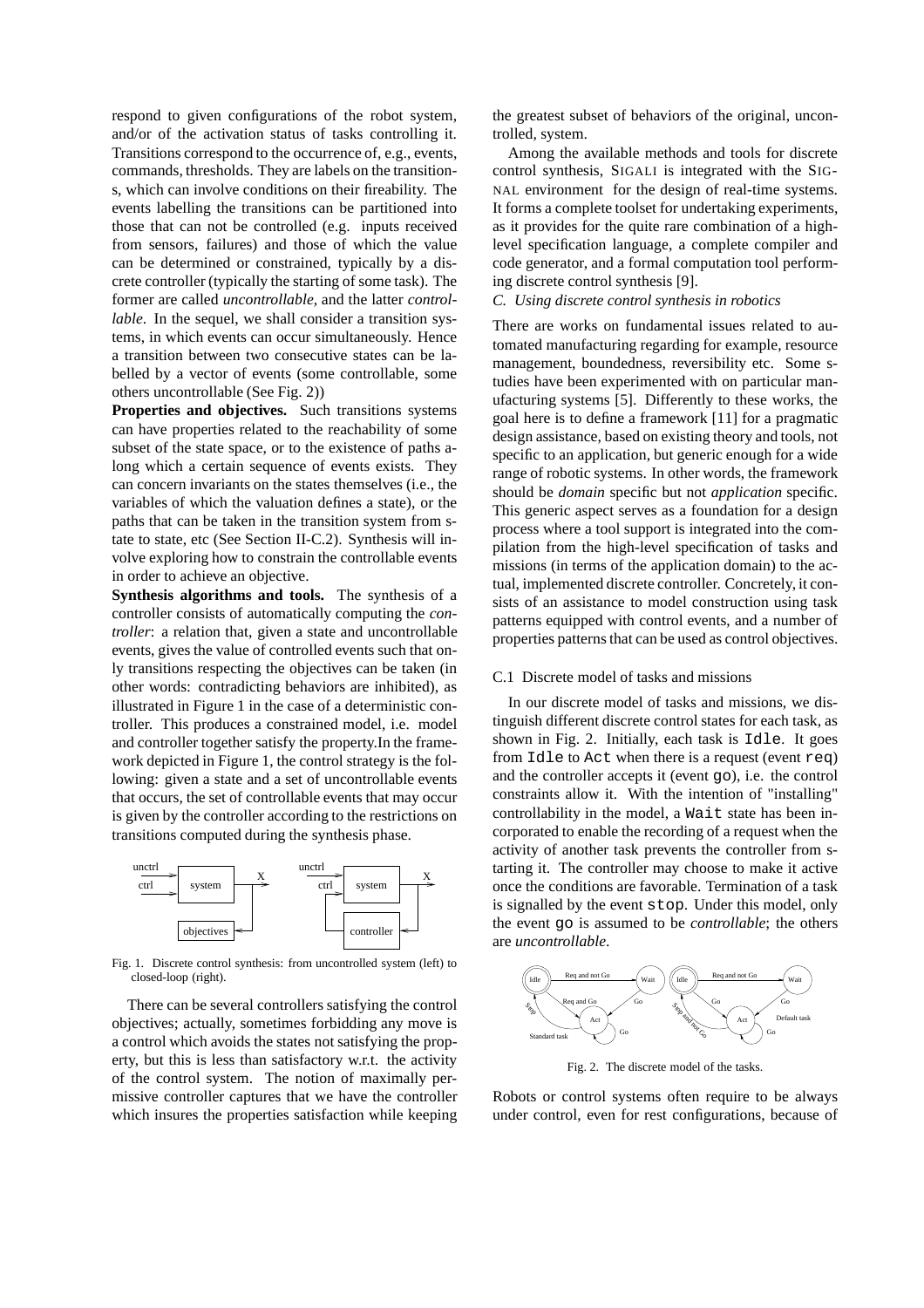gravity or other external forces. This motivates the introduction of a pattern for default tasks, shown in Fig. 2. It is similar to the standard task except that it is not necessary to have a request in order for a default task to become active. Also, when the event stop is triggered, the controller decides upon the termination of the task, by triggering not go.

**Missions.** In the present state of our framework, missions are obtained by the parallel composition of tasks, which builds a Cartesian product of automata. The synchronous composition of processes is defined exactly like that and therefore, using synchronouslanguages and compilation provides efficient tool support [7]. Given the looseness of this coupling, all tasks can be activated independently. For  $n$  tasks, the whole automaton is of size  $3^n$ . .

#### C.2 Objectives and synthesis for robot applications

The model includes amongst its configurations some that are undesirable, for example for reasons of resources to be shared (e.g., an actuator between different control laws), or criteria related to the functionality fulfilled by the tasks (e.g., incompatible side effects on the device or its environment). Amongst the paths described by sequences of transitions, there can also be undesirable ones, for example for reasons of necessary transitory modes between some tasks (e.g., between velocity-based and position-based movement control of a motor). In order to control these situations, we have to specify the properties on the states and events to be either achieved or avoided. Then, using them as synthesis objective, we can obtain the discrete controller, if it exists, which will constrain the behaviors in such a way that only those satisfying the properties will be allowed. Typical ones are for example:

*Safety properties* concerning state characteristics, like: the fact that for each actuator, one and only one control task must be active, or also that some tasks of one actuator must not be active together with some task of another actuator.

*Reachability* can be used to specify that the system can always be returned into an initial configuration;

*Observers* can be used to ensure that the system avoids a certain sequence of task activations. They are defined by an automaton, recognizing the sequence, with a terminal state. The global system is the parallel composition of the observer and the pre-existing system. It is submitted to an objective of safety keeping out of the terminal state.

*Inhibiting two successive activations of the same task*  $t_1$  *without carrying another one*  $t_2$  *in between* is an example of property. More precisely, we want to have, between the ending of  $t_1$  and its next activation, at least a complete activation of  $t_2$ , from activation to end. Cases with simultaneity are acceptable. For this, an observer can be proposed as in Figure 3.



Fig. 3. Example of an observer process

This automaton, initially in state Start, observes changes in the value of state variables  $act_{t_1}$  and  $act_{t_2}$ , i.e., we have  $u_1$  when  $act_{t_1}$  goes up from false to true (i.e.,  $t_1$  becomes active), and  $d_1$  when  $act_{t_1}$  goes down from true to false (i.e.,  $t_1$  becomes inactive). Along the same lines, we have  $u_2$  and  $d_2$  for  $act_{t_2}$ . So we have the following transitions:

(a) a first occurrence of the starting of task  $t_1$  causes a transition to state T1 first.

Upon the task deactivation  $d_1$ :

(b) in the absence of the activation of  $act_{t_2}$ , we go to state T1\_idle. There,

(c) if task  $t_1$  goes active again before an activation of  $t_2$ , the observer goes into the state denoting the error: Error.

(e) if  $act_{t_2}$  becomes active:  $u_2$ , and  $t_1$  does not go active again, then we go to state T2\_active.

(d) if simultaneously  $act_{t_2}$  becomes active:  $u_2$ , then we go to state T2\_active. There,

(f) if  $t_1$  goes active again before the end of  $t_2$ , the observer goes into the state denoting the error: Error.

(g) if  $t_1$  goes active again simultaneously with  $t_2$  ending, then we go to T1\_first.

(*h*) if  $t_1$  does not go active again when  $t_2$  ends, and then the observation starts from the initial state again. The desired property is that a sequence reaching Error is forbidden.

# *D. Discrete control synthesis with* SIGNAL*/*SIGALI

We give here again just a few essentials, details being available elsewhere [9]. SIGNAL is a data-flow, equational language, with a graphical syntax in the form of block-diagrams. It is a high-level language to build models of discrete event systems. It provides programmers with hierarchical and compositional structures for the construction of large, complex systems. Some instructions used in the remainder of the paper are the composition of equations into systems : |, and functions, e.g., on Booleans, as in:

 $A := B$  or  $C \mid B := D$  and  $E$ 

A delay operator can be seen as a register, and defines a discrete state. The behavior is such that in a given state the system can make a transition according to interface (input/output) and local events towards a new state. Its semantics is mathematically defined and underlies all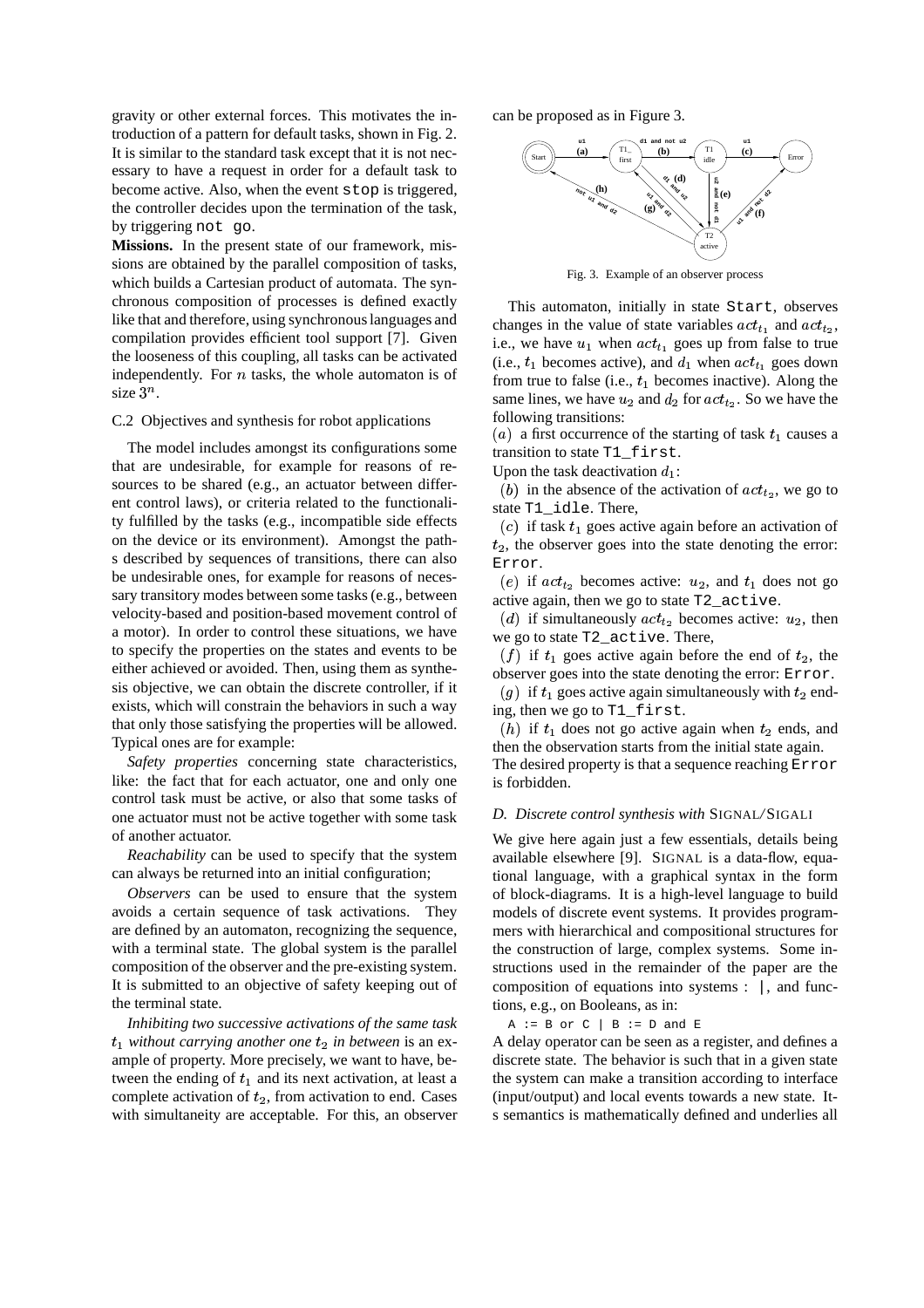the analysis, verification and compilation techniques. It is implemented in a complete design environment featuring a graphical specification interface. Analysis and optimization tools can transform the original program automatically. Compilation and executable code generation are available for various execution platforms.

The discrete event dynamical aspects of SIGNAL have a model and theory based on polynomial dynamical equations systems. To every SIGNAL specification corresponds such a system, describing a transition system by initialization, evolution relations. Algebraic manipulations allow for the definition of operations checking satisfaction of properties like: invariance of a transition system w.r.t. a condition, reachability/attractivity of a set of states from another one. These notions can be used in control synthesis, where a transition system can modified by constraint on events declared controllable, *making* it satisfy a property [9]. A transition system can be submitted to a series of such operations, in a process of incremental synthesis. A tool is available, called SIGALI, which implements this with decision diagram techniques typical of model-checking. Some instructions use in the remainder are: B\_True (resp. B\_False) which designates the set of states where a predicate is true (resp. false), and S\_Security, resp. S\_Reachable, the synthesis operations for objectives of invariance, resp. reachability. The result of synthesis operations is a decision diagram, characterizing the constraints on controllable events necessary for the property to be satisfied (if possible). Specification, synthesis,



Fig. 4. The discrete control synthesis platform

and simulation in the SIGNAL/SIGALI environment goes as shown in Fig. 4 [9]. It involves the modeling of the system in all its possible behaviors and the specification of properties (desirable and undesirable, i.e., those *not* respecting properties) and objectives (invariance, reachability, attractivity). The properties and objectives can be expressed in SIGNAL, which eases their specification: they can be stated in terms of the variables and events used in the system model. The SIGNAL compiler is then used to produce a transition system given as input to SIGALI, upon which discrete control synthesis is performed automatically. The resulting controller is produced in a form that is recognized by a generic evaluator, which can be integrated with an applicationspecific graphical simulation environment. The SIG-NAL compiler is used once again for the production of an interactive graphical simulator integrating model and controller. Modifying the specification and obtaining a new controller can be done automatically, by running the same operations, without having to re-examine the whole controller manually.

### III. APPLICATION TO AN EXCAVATION SYSTEM

### *A. Model of the system*

We consider a simplified model of an excavator system inspired by the TELEDIMOS project [12]. It provides us with an example which is manageable and illustrative, and at the same time showing some complexity. The system decomposes into sub-systems, according to the actuators: the articulated arm, the grip held at the end of the arm, the rotating cabin on which the arm is mounted, and the mobile base, carrying the whole, itself composed of two tracks. Each subsystem i.e., actuator, is equipped with a library of control tasks, corresponding to different functionalities of the device, and different ways of achieving them, according to different criteria. The complete excavator system is simply constituted by the composition of all its actuators, each with its control tasks, as shown in Fig. 5.

**The grip** is equipped with 2 tasks. The manipulation task Manip is a standard task; it is manually controlled i.e., the operator directly decides on the movements of the grip. At the lower level, the purpose of this task is to either open or close the grip. The task Maint is the default task; it maintains the grip at the current opening position.



Fig. 5. The model of the excavator tasks.

**The articulated arm** is equipped with 4 tasks. The manipulation task Manu offers manual control to the operator e.g., with force-feedback, and possibly sharing of degrees of freedom with an automated control law in computer assisted teleoperation. The task Home brings the arm from whatever position it is in, towards a predefined resting position (e.g., folded in a position where a mechanical brake or blocking device can be put in place). The automated movement task Auto is defined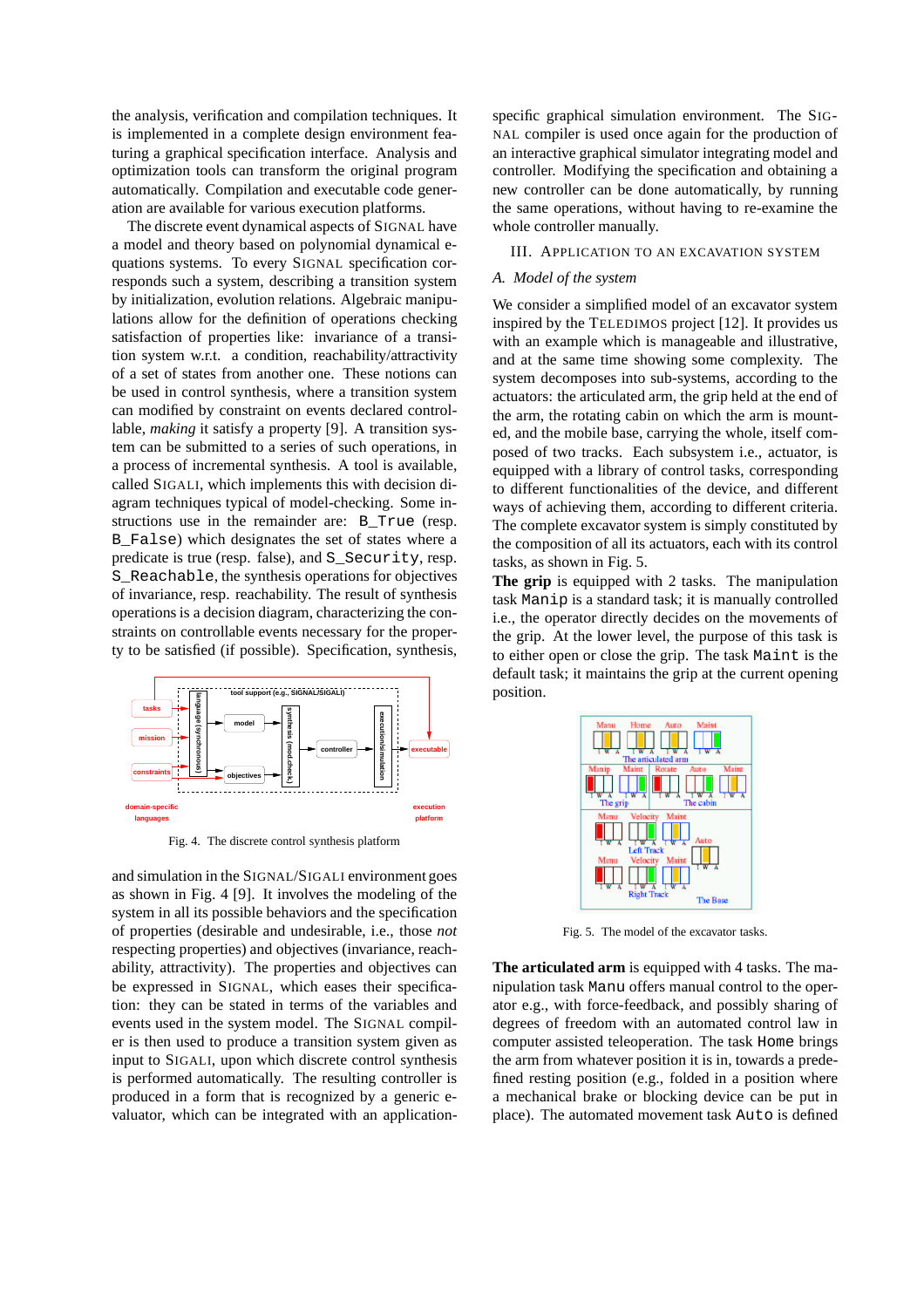by a control law, for example, trajectory following, or sensor-based movement, with the sensor placed at the end of the arm. The task Maint, the default task, maintains the current position. It constitutes an actual control task because just cutting off power might result in the arm falling down due to gravity or moving arbitrarily due to strong wind or water current.

**The rotating cabin** is equipped with 3 tasks. The rotation control task Rotate offers manual control to the operator by means of handles or buttons, clockwise or counter clockwise. The automated movement task Auto determines the movement of the cabin automatically by a control law. A maintaining task Maint is the default task. It maintains the position of the cabin at the current angular position against any external torque.

**The mobile base** is composed of 2 sub-systems: the left and the right tracks. Each track is equipped with 3 independent tasks. The manual control task Manu gives control to the operator, similarly to the manual tasks of the grip or the arm. The velocity-based control task Velocity is such that velocity can be different for each track, resulting in the turning motion of the base. A maintaining task Maint is the default task; it maintains the current position of the base (e.g., on the slope of a hill), similarly to the maintaining tasks for the other actuators. There also exists the Auto task, which implements a control law controlling both the tracks together.

Each task is modeled in SIGNAL by an instance of the process encoding the appropriate task pattern (standard or default), as introduced above. Each subsystem is described by means of a composition of its tasks, sharing inputs and outputs. The composition of subsystems simply defines the whole system. Hence it describes, at that abstraction level, all possible dynamical behaviors of the excavation system.

#### *B. Properties and objectives*

Having each actuator always under control of one single task is characterized by an expression where at least one and only one Act signal is true. For example, in the case of the cabin, we define the Booleans:

```
| cabin_act := Act_auto_cabin
```

```
or Act_rotate_cabin or Act_maint_cabin
```

```
or (Act_auto_cabin and Act_maint_cabin)
or (Act_rotate_cabin and Act_maint_cabin)
```
The predicate that is to be ensured to be true is then, Ctrl\_cabin := cabin\_act and (not cabin\_red) Finally, the SIGALI macro to compute the controller ensuring the trueness of the above predicate (and thus the *invariance* of the corresponding set of states) is:

SIGALI(S Security(B True(Ctrl cabin))

The control of the grip, the tracks and the cabin is similar. Other properties concern the interactions between different subsystems. Safety concerns can command to exclude manually controlled movements of an actuator when the others upon which it is mounted are in movement. This decomposes into:

1. no cabin movement(except automated) while driving (i.e. when the base is moving, i.e. when it is in any other task than Maint):

```
| Driving := not (Act_maint_track_left
                 and Act maint track right)
| cabin_base := Act_rotate_cabin and Driving
```

```
| SIGALI(S_Security(B_False(cabin_base)))
```
2. No arm movement (except automated) while driving or rotating:

```
| Rotating := not Act_maint_cabin
```
| arm\_cabin\_base := Act\_manu\_arm

```
and (Driving or Rotating)
```
| SIGALI(S\_Security(B\_False(arm\_cabin\_base))) 3. or similarly: No manual manipulation of the grip when arm movement, driving or rotating:

The initial state of the system is that in which all the default tasks of the subsystems are active and all other control tasks are idle. An interesting control objective is to ensure the reachability of a state where all and only the default tasks are active, seen as a safe resting state. Note that this state is not exactly the initial state since some of the other tasks may be in the Wait state, but it can characterize a restart state. Specifying the reachability of this state is as follows:

| config\_init := Act\_maint\_grip and Act\_maint\_arm and Act\_maint\_cabin and Act\_maint\_track\_left and Act\_maint\_track\_right

```
| SIGALI(S_Reachable(B_True(config_init)))
```
We want to exclude two successive manipulations of the grip without any cabin or base movement in between. We make use of an *observer* as in Fig. 3. Instantiating this observer with  $t_1$  as Act\_manip\_grip and  $t_2$  as the conjunction of Act\_maint\_cabin, Act\_maint\_track\_left and Act maint track right, we obtain the desired automaton, in which the final state Error is reachable only after the system goes through the specified task sequence to be avoided. Thus we want the invariance of the set of states where Error is false, i.e., for synthesis: SIGALI(S\_Security(B\_False(Error)))

### *C. Interactive simulation*

| cabin\_red := (Act\_auto\_cabin and Act\_rotate\_cabin) At every phase in the above construction of the model and control, it is possible to obtain a simulator of the behaviors of the controlled system. This way, a user can observe how the behaviors change when adding one objective, and verify whether the constraints added correspond to the problem to be solved. A simulation consists of iterating, step by step, the following three operations: 1. simulating the environment is done through the uncontrollable inputs panel (see Fig. 6 (left)), where one can enter the requests from the operator, and the events signalling termination of tasks.

> 2. choosing among correct controls is done through the controllable events panel (Fig. 6 (right)). Values ruled